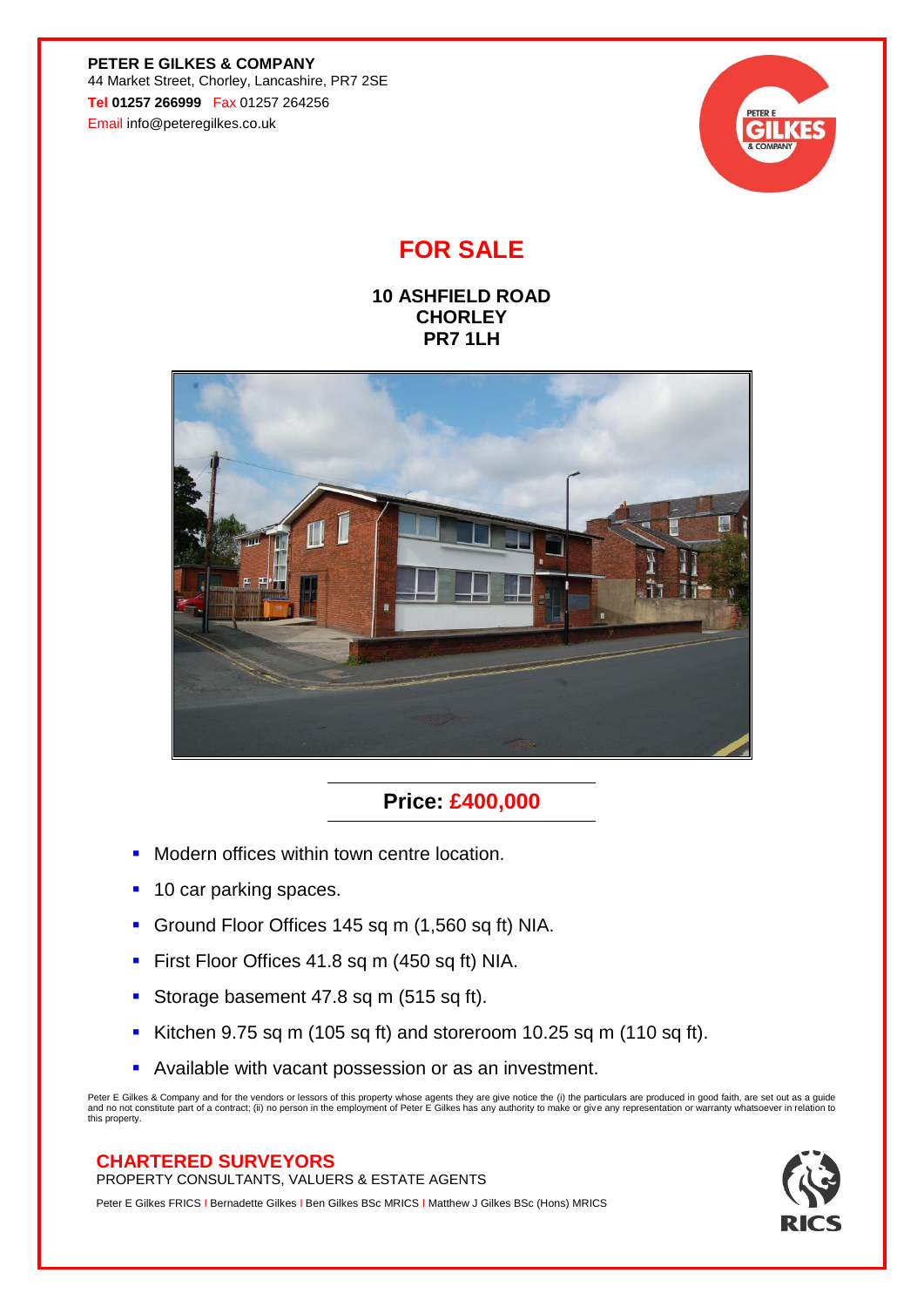**Description:** Modern offices within the recognised professional area of Chorley Town Centre and benefits from ten car parking spaces.

> The ground floor accommodation is a mix of open plan and private offices with the first floor providing additional private offices.

Available with vacant possession or as an investment.

Location: From Chorley Town Centre proceed along St Thomas's Road where it becomes Southport Road, turn into Ashfield Road where the premises are 200m approximately on the right hand side.

#### **Accommodation: Ground Floor**

*(all sizes are approx)* Open Plan Admin Office 1 14m x 4.5m (45'9 x 17'7)



Inner Hall

Office 2 4m x 3.8m (13'1 x 12'4)



Office 3 3.5m x 4m (11'4 x 13'1) Storeroom 2.5m x 4.1m (8'2 x 13'4)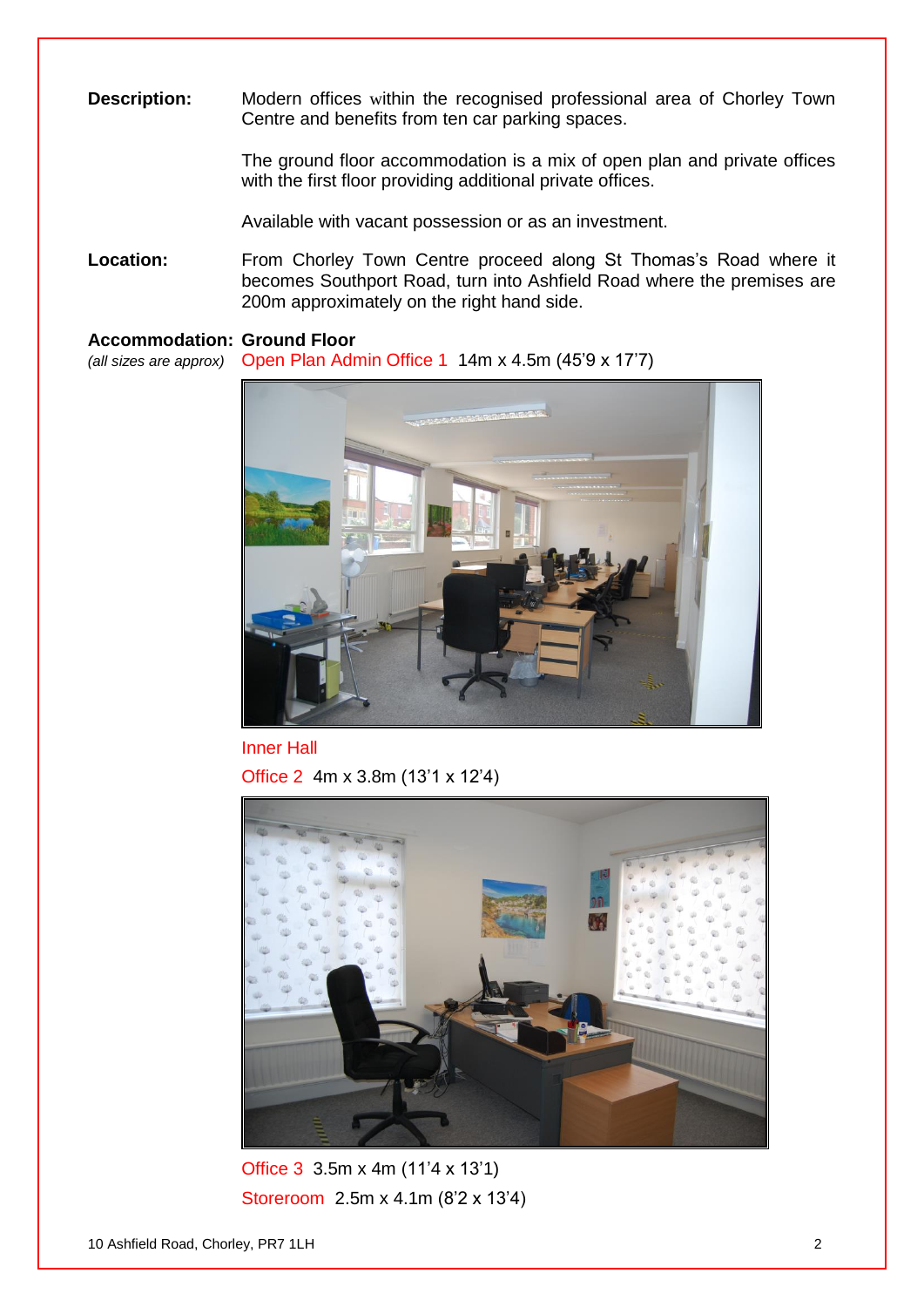Office 4/Reception 3.5m x 5.4m (11'4 x 17'7) Office 5 3.3m x 3.2m (10'8 x 10'6) Office 6 3.2m x 3.7m (10'4 x 12'1) Office 7 3.2m x 3.6m (10'4 x 11'8) Male WC Female WC including three cubicles



**First Floor** Office 8 6.75m x 4.4m (22'1 x 14'6)



Office 9 3.5m x 4.4m (11'4 x 14'6) **WC**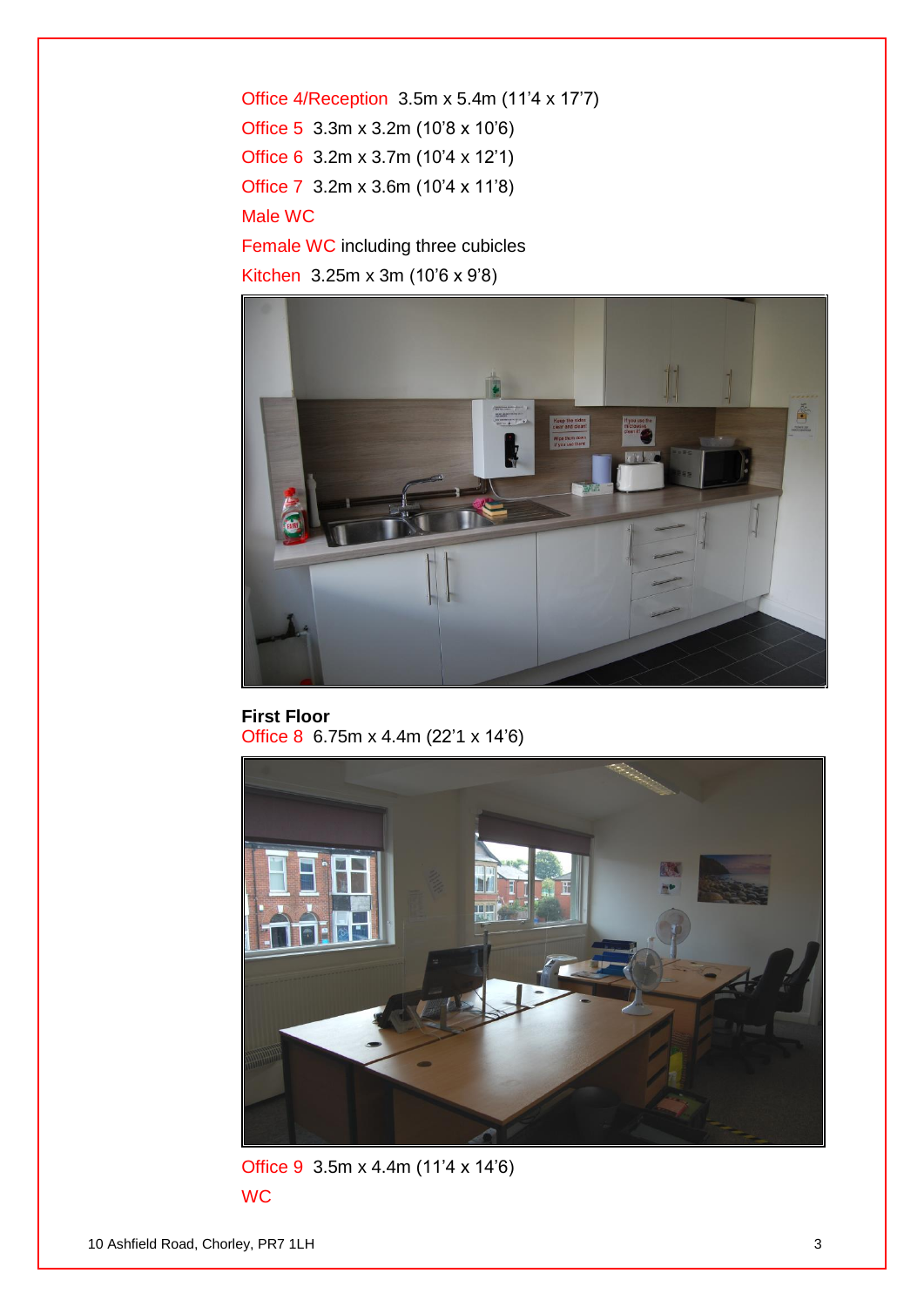

**Basement** 7.6m x 2m (25'2 x 6'9) plus 7.6m x 4.3m (25'2 x 14'4)

**Outside:** 10 car parking spaces.

**Purchase Price:** £400,000 (Four Hundred Thousand Pounds).

- Lease Terms: Euromedia Associates Limited will be prepared to enter into a five year Lease at a rental of £25,000 per annum exclusive payable monthly in advance for a term of five years with a Tenant only break clause on the 3<sup>rd</sup> anniversary. The Tenant will have a full repairing responsibility and reimburse the Landlord's Building Insurance premium.
- **VAT:** We understand that VAT is not payable.
- **Planning:** The property will be sold with the benefit of Planning Permission granted March 2020 under Application No. 20/000232/FUL to provide a single storey side extension 33 sq m (355 sq ft) approximately.
- **Energy Rating:** Energy Performance Certificate within Band E valid until November 2024.
- **Assessment:** According to the Valuation Office website the property is described as 'Offices and Premises' with a Rateable Value of £15,500. All interested parties should make their own enquiries with Chorley Borough Council's Business Rates Department on 01257 515151.
- **Services:** Mains gas, electricity and water supplies are laid on, drainage to main sewer.
- **To View:** Strictly by appointment with Peter E Gilkes & Company and with whom all negotiations should be conducted.
- **Note:** All services throughout the property are untested. Interested parties must satisfy themselves as to the condition of the central heating system, fitted fires, and other appliances and fittings where applicable.